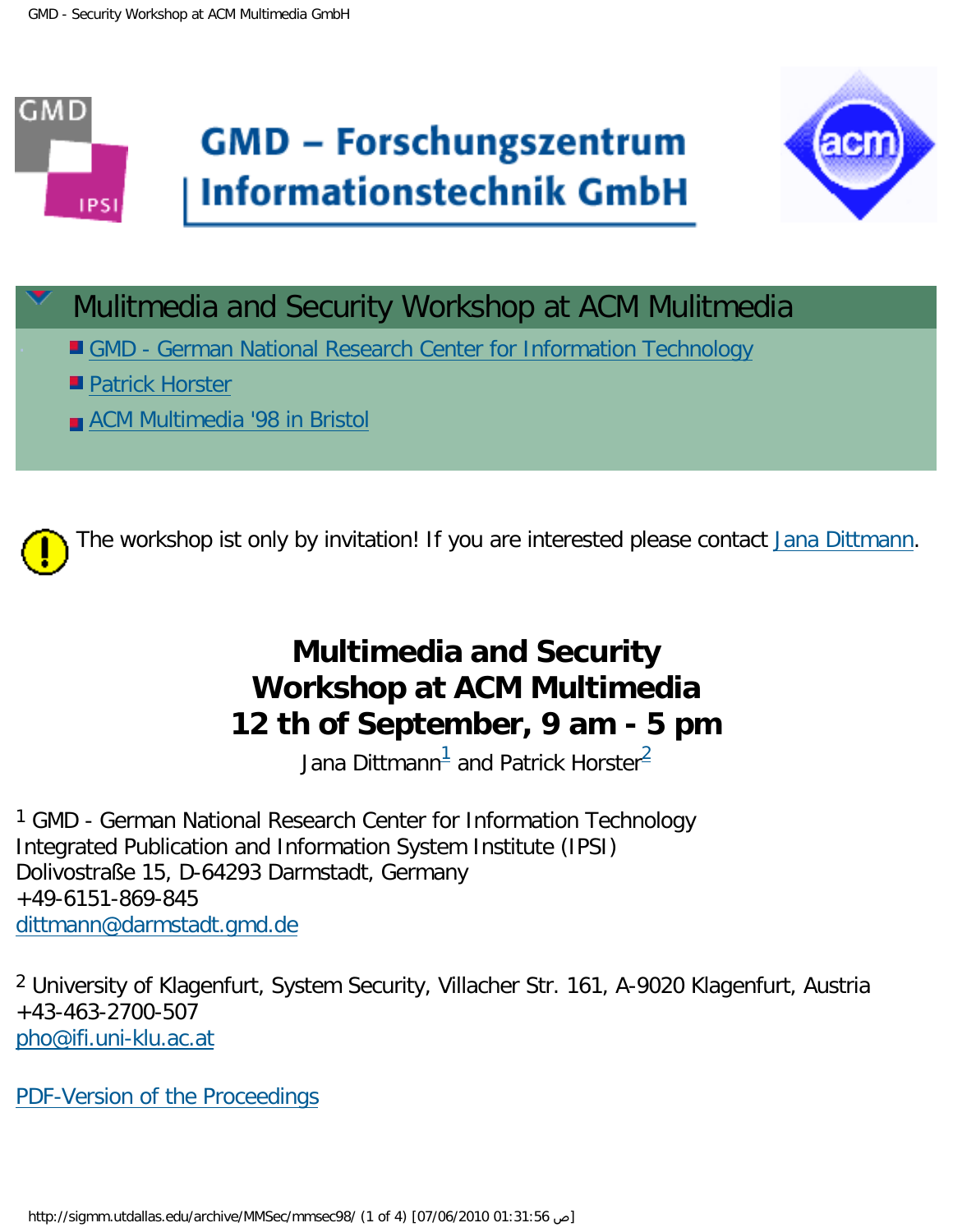Recently security has become one of the most significant problems for spreading new information technology. Digital data can easily be copied and multiplied without information loss. This requires security solutions for such fields as distributed production processes and electronic commerce, since the producers seek to provide access control mechanisms to prevent misuse and theft of material. The workshop analyses specific security problems of multimedia systems and multimedia material in the digital environment. Additionally we address the topic, that existing multimedia security mechanisms are not realized by using multimedia tools applying security. Thus the discussion is extend to the use of multimedia to perform security.

## **Objectives**

The objective is to bring together researchers, developers, and practitioners from academia and industry for a state of the art evaluation and discussions of topics for multimedia security environments for the next century. The workshop intends to reflect on strength and weaknesses of what the multimedia community has to offer to meet the needs of secure multimedia environments. [next column](#page-1-0)

A major field of the discussion is the identification of acceptance problems to use distributed multimedia production systems and digital marketplaces. Solutions for confidential transmission, authentication of original, copyright protection and Try&Buy transactions will be addressed.

Though security is recognized as an important issue in multimedia it is, ironically, mostly not presented by the new media. Usually, security algorithms are seen as background processes, invisible to the user. Based on the discussions on security in multimedia environments we analyze interactive multimedia tools which strengthen the producers acceptance to use available security features. As an example we present an approach to an interactive watermarking environment to ensure copyrights. We show the need for a flexible and open watermarking environment for embedding robust watermarks. We will focus on the lack of media support as well as on the definition of new design criteria for multimedia security environments.

The intention of the workshop is to provide space for intensive discussions among the addressed problems of security in and with multimedia. We show current solutions and still open problems which must be addressed in the near future.

[More about the ACM Multimedia '98](http://www.acm.org/sigmm/MM98/)

## <span id="page-1-0"></span>**Suggested session outline**

1.) 9:00 - 9:30 Jana Dittmann: Introduction of participants: Multimedia and Security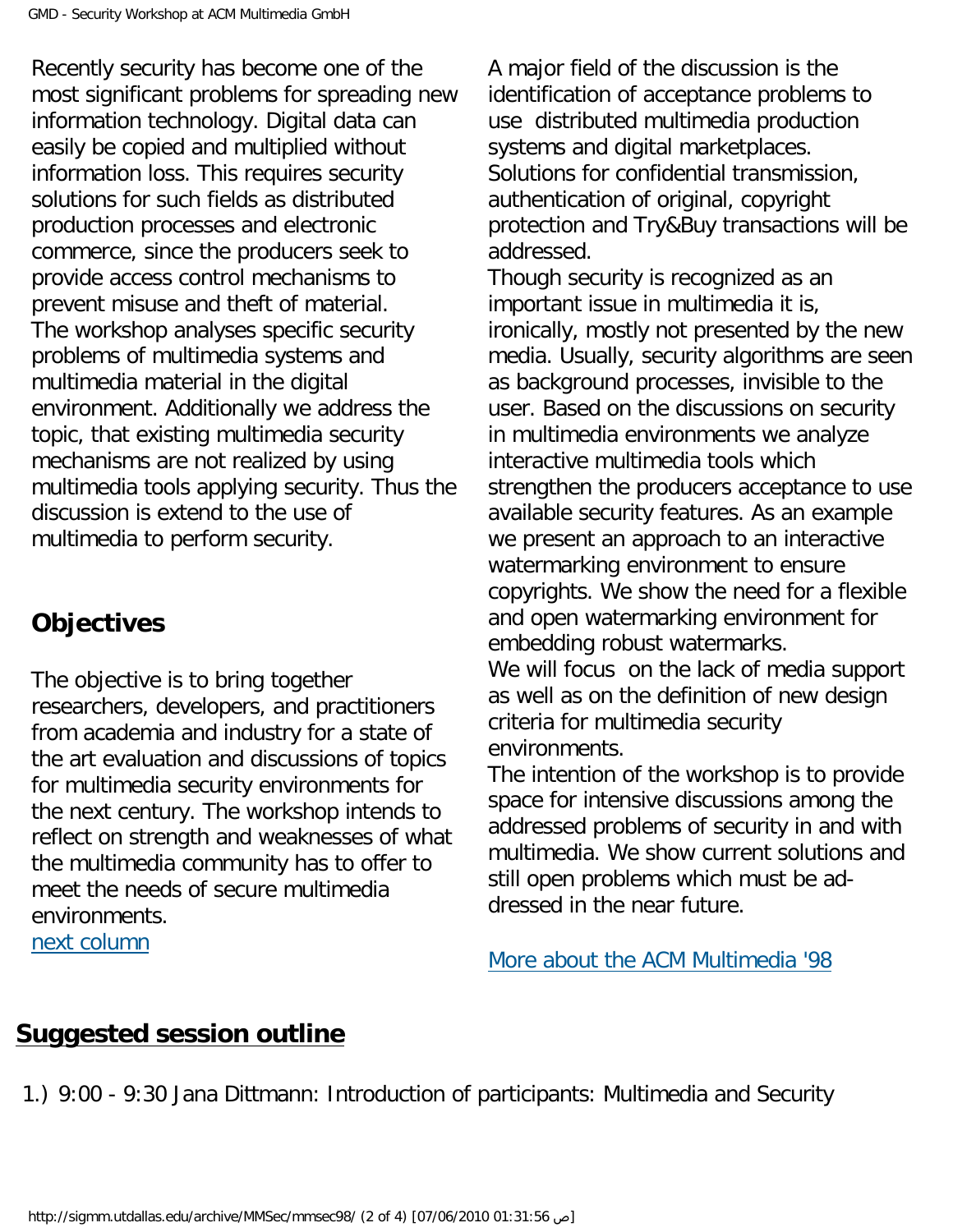2.) 9:30 - 10:00 Petra Wohlmacher, Patrick Horster: Security requirements of IT systems 10:00 - 10:30 Anja Miedbrodt: The functions of digital signatures from a legal point of view

Coffee Break 10:30 - 10:45

3.) Security Solutions for Multimedia Systems:

10:45 - 11:00

- J. Dittmann, GMD-IPSI: Multimedia Tools for Multimedia Security?

11:00 - 12:00 (presenations and questions/discussion)

- U.Kohl, IBM Research Division, San Jose, Secure Container Technology - Basis for Cryptographically Secured Multimedia Communication

- Th. Kunkelmann, Information Technology Transfer Office, Darmstadt, Partial Encryption and Transparent Encryption of Video Data (20 min)
- C. Griwodz, Darmstadt University of Technology, Video Server Security for Multicasting (20 min)
- S.-F. Chang, Columbia University, Content-based Techniques for Image Authentication and Visible Video Watermarking (20 min)

Lunch break: 12:00 - 13:00

-

13:00 - 14:00 (presenations and questions/discussion)

- E. Delp, Purdue University: Watermarking: Does it work and Who really cares? (20 min)
- F. Petitcolas, University of Cambridge, Computer Laboratory: [Attacks on copyright](http://www.cl.cam.ac.uk/~fapp2/papers/ih98-attacks/)  [marking systems \(20 min\)](http://www.cl.cam.ac.uk/~fapp2/papers/ih98-attacks/)

[A. H. Tewfik, M. Swanson and B. Zhu](http://www.ee.umn.edu/groups/msp/subject/mmedia.html)

[Univ. of Minnesota, Minneapolis, MN and Cognicity Inc., Eden Prairie,](http://www.ee.umn.edu/groups/msp/subject/mmedia.html) MN: Audio

 watermarking and data embedding - Current state of the art, challenges and future directions (20 min)

14:00- 15:45 (presenations and questions/short discussion)

[F. Hartung, University of Erlangen](http://www-nt.e-technik.uni-erlangen.de/~hartung/), Digital Watermarking for Compressed Video (20 min)

Klara Nahrstedt, Assistant Professor, MONET Group (Multimedia Operating and NETworking System Group), Department of Computer Science University of Illinois at

- Urbana-Champaign: Non-invertable Watermarking Methods for MPEG Video and Audio (20 min)
- [I.J.Cox, NEC Research Institute,](http://www.neci.nj.nec.com/) Watermarking in the Real World: An Application to DVD (20 min)
- Fujii, Takashima, Takehito ABE, NTT Multimedia Systems Laboratory Group: Image distribution with scrambling and watermarking (20 min)
- R.Ohbuchi, IBM Japan, Watermarking of 3D models (20 min)